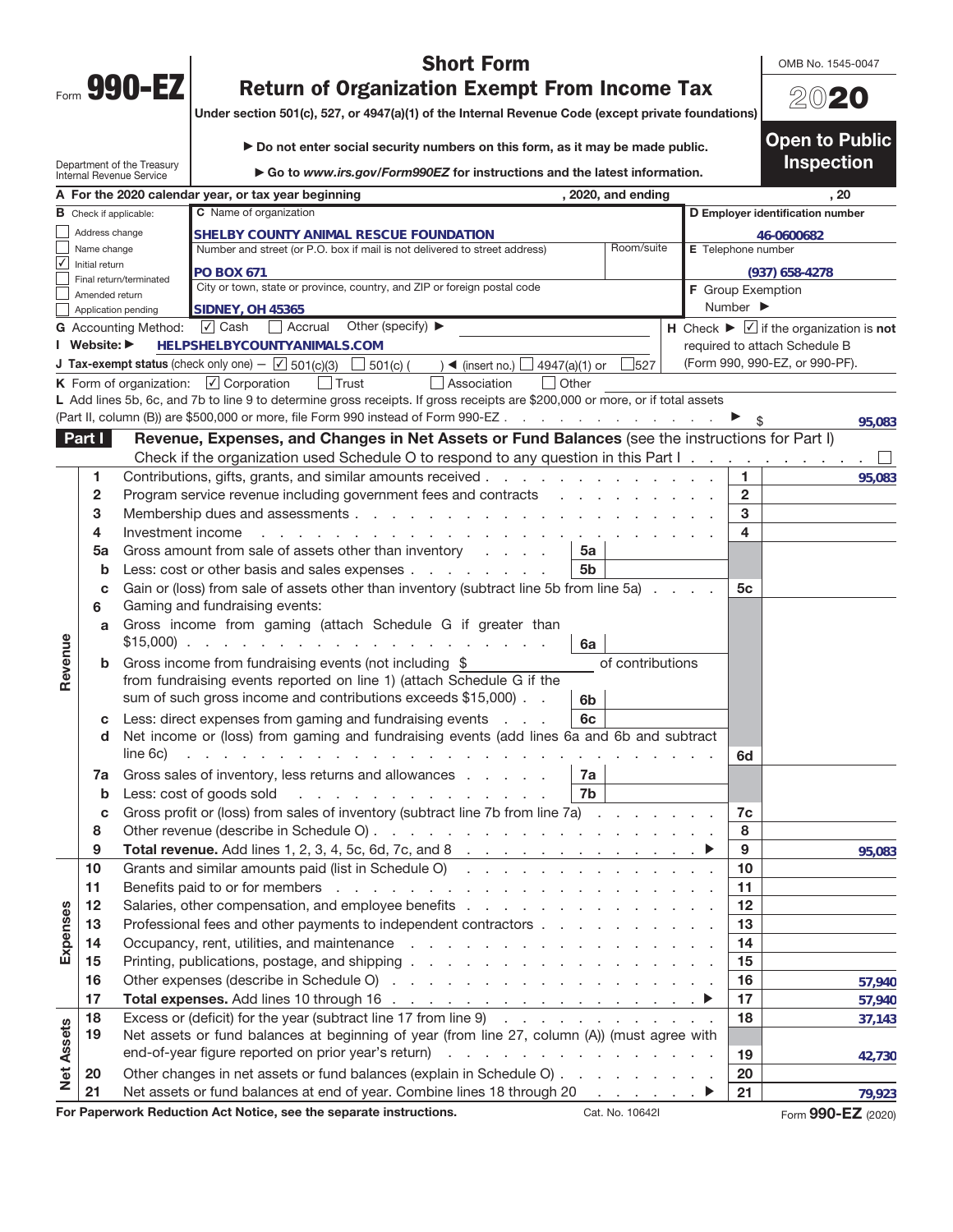|                 | Form 990-EZ (2020)                                                                                                                                                                                                   |                                                      |                                                                                                                                                                                                                                |                                                                                                                           |                | Page 2                      |
|-----------------|----------------------------------------------------------------------------------------------------------------------------------------------------------------------------------------------------------------------|------------------------------------------------------|--------------------------------------------------------------------------------------------------------------------------------------------------------------------------------------------------------------------------------|---------------------------------------------------------------------------------------------------------------------------|----------------|-----------------------------|
|                 | <b>Balance Sheets</b> (see the instructions for Part II)<br>Part II                                                                                                                                                  |                                                      |                                                                                                                                                                                                                                |                                                                                                                           |                |                             |
|                 | Check if the organization used Schedule O to respond to any question in this Part II.                                                                                                                                |                                                      |                                                                                                                                                                                                                                |                                                                                                                           |                |                             |
|                 |                                                                                                                                                                                                                      |                                                      |                                                                                                                                                                                                                                | (A) Beginning of year                                                                                                     |                | (B) End of year             |
| 22              | Cash, savings, and investments                                                                                                                                                                                       |                                                      |                                                                                                                                                                                                                                | 42,730 22                                                                                                                 |                | 79,923                      |
| 23              | Land and buildings                                                                                                                                                                                                   |                                                      |                                                                                                                                                                                                                                |                                                                                                                           | 23             |                             |
| 24              | Other assets (describe in Schedule O)                                                                                                                                                                                |                                                      |                                                                                                                                                                                                                                |                                                                                                                           | 24             |                             |
| 25              | Total assets                                                                                                                                                                                                         |                                                      |                                                                                                                                                                                                                                | 42,730 25                                                                                                                 |                | 79,923                      |
| 26              | Total liabilities (describe in Schedule O)                                                                                                                                                                           |                                                      |                                                                                                                                                                                                                                |                                                                                                                           | 26             |                             |
| 27              | Net assets or fund balances (line 27 of column (B) must agree with line 21)                                                                                                                                          |                                                      |                                                                                                                                                                                                                                | 42,730                                                                                                                    | 27             | 79,923                      |
| <b>Part III</b> | Statement of Program Service Accomplishments (see the instructions for Part III)<br>Check if the organization used Schedule O to respond to any question in this Part III                                            |                                                      |                                                                                                                                                                                                                                | $\sqrt{}$                                                                                                                 |                | <b>Expenses</b>             |
|                 | What is the organization's primary exempt purpose?                                                                                                                                                                   | RAISE FUNDS TO SUPPORT THE SHELBY COUNTY SHEL        |                                                                                                                                                                                                                                |                                                                                                                           |                | (Required for section       |
|                 |                                                                                                                                                                                                                      |                                                      |                                                                                                                                                                                                                                |                                                                                                                           |                | $501(c)(3)$ and $501(c)(4)$ |
|                 | Describe the organization's program service accomplishments for each of its three largest program services,<br>as measured by expenses. In a clear and concise manner, describe the services provided, the number of |                                                      |                                                                                                                                                                                                                                |                                                                                                                           | others.)       | organizations; optional for |
|                 | persons benefited, and other relevant information for each program title.                                                                                                                                            |                                                      |                                                                                                                                                                                                                                |                                                                                                                           |                |                             |
| 28              | ANIMAL SHELTER SUPPORT                                                                                                                                                                                               |                                                      |                                                                                                                                                                                                                                |                                                                                                                           |                |                             |
|                 |                                                                                                                                                                                                                      |                                                      |                                                                                                                                                                                                                                |                                                                                                                           |                |                             |
|                 |                                                                                                                                                                                                                      |                                                      |                                                                                                                                                                                                                                |                                                                                                                           |                |                             |
|                 | (Grants \$                                                                                                                                                                                                           | If this amount includes foreign grants, check here   |                                                                                                                                                                                                                                |                                                                                                                           | <b>28a</b>     | 42,323                      |
| 29              | <b>VETINARY ANIMAL CARE</b>                                                                                                                                                                                          |                                                      |                                                                                                                                                                                                                                |                                                                                                                           |                |                             |
|                 |                                                                                                                                                                                                                      |                                                      |                                                                                                                                                                                                                                |                                                                                                                           |                |                             |
|                 |                                                                                                                                                                                                                      |                                                      |                                                                                                                                                                                                                                |                                                                                                                           |                |                             |
|                 | (Grants \$                                                                                                                                                                                                           | If this amount includes foreign grants, check here   |                                                                                                                                                                                                                                |                                                                                                                           | 29a            | 14,695                      |
| 30              |                                                                                                                                                                                                                      |                                                      |                                                                                                                                                                                                                                |                                                                                                                           |                |                             |
|                 |                                                                                                                                                                                                                      |                                                      |                                                                                                                                                                                                                                |                                                                                                                           |                |                             |
|                 |                                                                                                                                                                                                                      |                                                      |                                                                                                                                                                                                                                |                                                                                                                           |                |                             |
|                 | (Grants \$                                                                                                                                                                                                           | If this amount includes foreign grants, check here   |                                                                                                                                                                                                                                |                                                                                                                           | 30a            |                             |
|                 | 31 Other program services (describe in Schedule O)                                                                                                                                                                   |                                                      | design and contract the contract of the contract of the contract of the contract of the contract of the contract of the contract of the contract of the contract of the contract of the contract of the contract of the contra |                                                                                                                           |                |                             |
|                 | (Grants \$                                                                                                                                                                                                           |                                                      |                                                                                                                                                                                                                                |                                                                                                                           |                |                             |
|                 | 32 Total program service expenses (add lines 28a through 31a)                                                                                                                                                        | ) If this amount includes foreign grants, check here |                                                                                                                                                                                                                                |                                                                                                                           | 31a            |                             |
|                 |                                                                                                                                                                                                                      |                                                      |                                                                                                                                                                                                                                |                                                                                                                           |                |                             |
|                 |                                                                                                                                                                                                                      |                                                      |                                                                                                                                                                                                                                |                                                                                                                           | 32             | 57,018                      |
|                 | List of Officers, Directors, Trustees, and Key Employees (list each one even if not compensated—see the instructions for Part IV)<br><b>Part IV</b>                                                                  |                                                      |                                                                                                                                                                                                                                |                                                                                                                           |                |                             |
|                 | Check if the organization used Schedule O to respond to any question in this Part IV                                                                                                                                 |                                                      |                                                                                                                                                                                                                                |                                                                                                                           |                |                             |
|                 | (a) Name and title                                                                                                                                                                                                   | (b) Average<br>hours per week<br>devoted to position | (c) Reportable<br>compensation<br>(Forms W-2/1099-MISC)<br>(if not paid, enter -0-)                                                                                                                                            | (d) Health benefits,<br>contributions to emploveel (e) Estimated amount of<br>benefit plans, and<br>deferred compensation |                | other compensation          |
|                 |                                                                                                                                                                                                                      |                                                      |                                                                                                                                                                                                                                |                                                                                                                           |                |                             |
|                 | DOMINIQUE CHRISTMAN                                                                                                                                                                                                  |                                                      |                                                                                                                                                                                                                                |                                                                                                                           |                |                             |
|                 | <b>PRESIDENT</b>                                                                                                                                                                                                     | 5                                                    | $\mathbf 0$                                                                                                                                                                                                                    |                                                                                                                           | $\overline{0}$ | 0                           |
|                 | <b>WILLIAM RAGON</b>                                                                                                                                                                                                 |                                                      |                                                                                                                                                                                                                                |                                                                                                                           |                |                             |
|                 | <b>VICE PRESIDENT</b>                                                                                                                                                                                                | 5                                                    | $\mathbf 0$                                                                                                                                                                                                                    |                                                                                                                           | $\mathbf 0$    | 0                           |
|                 | <b>BRITTANY MCGUIRE</b>                                                                                                                                                                                              |                                                      |                                                                                                                                                                                                                                |                                                                                                                           |                |                             |
|                 | <b>TREASURER</b>                                                                                                                                                                                                     | 5                                                    | $\mathbf 0$                                                                                                                                                                                                                    |                                                                                                                           | $\mathbf 0$    | 0                           |
|                 | <b>SARAH SCHMITT</b>                                                                                                                                                                                                 |                                                      |                                                                                                                                                                                                                                |                                                                                                                           |                |                             |
|                 | <b>SECRETARY</b>                                                                                                                                                                                                     | 5                                                    | $\mathbf 0$                                                                                                                                                                                                                    |                                                                                                                           | $\mathbf 0$    | 0                           |
|                 | <b>SHELBY GIBBS</b>                                                                                                                                                                                                  |                                                      |                                                                                                                                                                                                                                |                                                                                                                           |                |                             |
|                 | <b>BOARD MEMBER</b>                                                                                                                                                                                                  | 5                                                    | $\mathbf 0$                                                                                                                                                                                                                    |                                                                                                                           | $\mathbf 0$    | 0                           |
|                 | <b>JULIE EHEMANN</b>                                                                                                                                                                                                 |                                                      |                                                                                                                                                                                                                                |                                                                                                                           |                |                             |
|                 | <b>BOARD MEMBER</b>                                                                                                                                                                                                  | 5                                                    | $\mathbf 0$                                                                                                                                                                                                                    |                                                                                                                           | $\mathbf 0$    | 0                           |
|                 | <b>DEB HOVESTREYDT</b>                                                                                                                                                                                               |                                                      |                                                                                                                                                                                                                                |                                                                                                                           |                |                             |
|                 | <b>BOARD MEMBER</b>                                                                                                                                                                                                  | 5                                                    | 0                                                                                                                                                                                                                              |                                                                                                                           | $\mathbf 0$    | 0                           |
|                 |                                                                                                                                                                                                                      |                                                      |                                                                                                                                                                                                                                |                                                                                                                           |                |                             |
|                 |                                                                                                                                                                                                                      |                                                      |                                                                                                                                                                                                                                |                                                                                                                           |                |                             |
|                 |                                                                                                                                                                                                                      |                                                      |                                                                                                                                                                                                                                |                                                                                                                           |                |                             |
|                 |                                                                                                                                                                                                                      |                                                      |                                                                                                                                                                                                                                |                                                                                                                           |                |                             |
|                 |                                                                                                                                                                                                                      |                                                      |                                                                                                                                                                                                                                |                                                                                                                           |                |                             |
|                 |                                                                                                                                                                                                                      |                                                      |                                                                                                                                                                                                                                |                                                                                                                           |                |                             |
|                 |                                                                                                                                                                                                                      |                                                      |                                                                                                                                                                                                                                |                                                                                                                           |                |                             |
|                 |                                                                                                                                                                                                                      |                                                      |                                                                                                                                                                                                                                |                                                                                                                           |                |                             |
|                 |                                                                                                                                                                                                                      |                                                      |                                                                                                                                                                                                                                |                                                                                                                           |                |                             |
|                 |                                                                                                                                                                                                                      |                                                      |                                                                                                                                                                                                                                |                                                                                                                           |                |                             |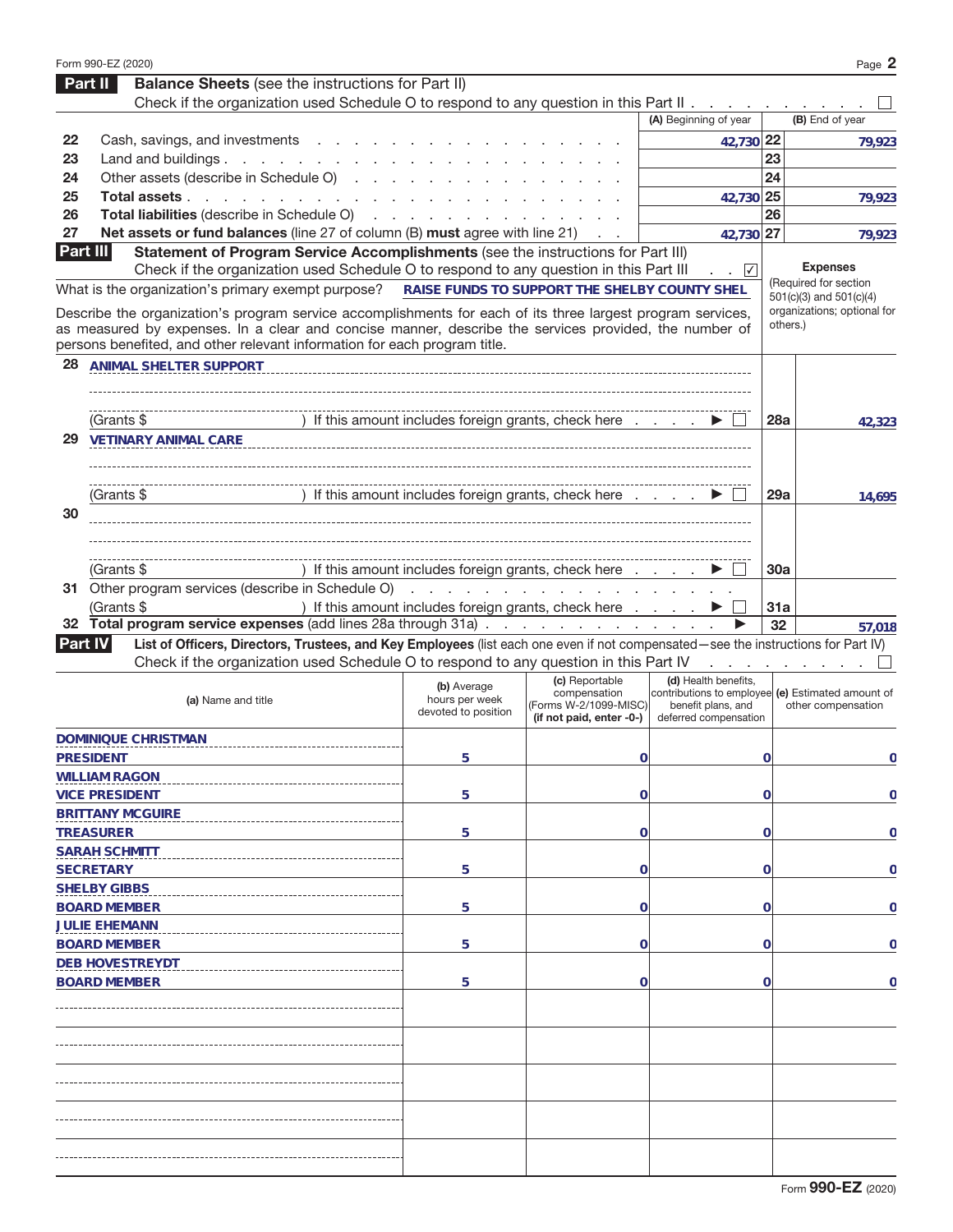|                          | Form 990-EZ (2020)                                                                                                                                                                                                                                                                                                                                                                                          |                        |            | Page 3             |
|--------------------------|-------------------------------------------------------------------------------------------------------------------------------------------------------------------------------------------------------------------------------------------------------------------------------------------------------------------------------------------------------------------------------------------------------------|------------------------|------------|--------------------|
| Part V                   | Other Information (Note the Schedule A and personal benefit contract statement requirements in the<br>instructions for Part V.) Check if the organization used Schedule O to respond to any question in this Part V                                                                                                                                                                                         |                        |            |                    |
| 33                       | Did the organization engage in any significant activity not previously reported to the IRS? If "Yes," provide a<br>detailed description of each activity in Schedule O<br>and the state of the<br><b>Carl Carl</b>                                                                                                                                                                                          | 33                     | <b>Yes</b> | No                 |
| 34                       | Were any significant changes made to the organizing or governing documents? If "Yes," attach a conformed<br>copy of the amended documents if they reflect a change to the organization's name. Otherwise, explain the<br>change on Schedule O. See instructions<br>and the company of the company of                                                                                                        | 34                     |            | $\checkmark$       |
| 35а                      | Did the organization have unrelated business gross income of \$1,000 or more during the year from business<br>activities (such as those reported on lines 2, 6a, and 7a, among others)?                                                                                                                                                                                                                     | 35a                    |            |                    |
| b<br>C                   | If "Yes" to line 35a, has the organization filed a Form 990-T for the year? If "No," provide an explanation in Schedule O<br>Was the organization a section 501(c)(4), 501(c)(5), or 501(c)(6) organization subject to section 6033(e) notice,<br>reporting, and proxy tax requirements during the year? If "Yes," complete Schedule C, Part III                                                            | 35 <sub>b</sub><br>35c |            |                    |
| 36                       | Did the organization undergo a liquidation, dissolution, termination, or significant disposition of net assets<br>during the year? If "Yes," complete applicable parts of Schedule N<br>and the state of the state of                                                                                                                                                                                       | 36                     |            |                    |
| 37a<br>b                 | Enter amount of political expenditures, direct or indirect, as described in the instructions $\blacktriangleright$   37a<br>Did the organization file Form 1120-POL for this year?                                                                                                                                                                                                                          | 37 <sub>b</sub>        |            |                    |
| <b>38a</b>               | Did the organization borrow from, or make any loans to, any officer, director, trustee, or key employee; or were<br>any such loans made in a prior year and still outstanding at the end of the tax year covered by this return?                                                                                                                                                                            | 38a                    |            |                    |
| b<br>39<br>a<br>b<br>40a | 38b<br>If "Yes," complete Schedule L, Part II, and enter the total amount involved<br>Section 501(c)(7) organizations. Enter:<br>Initiation fees and capital contributions included on line 9<br>39a<br>Gross receipts, included on line 9, for public use of club facilities<br>39 <sub>b</sub><br>Section 501(c)(3) organizations. Enter amount of tax imposed on the organization during the year under: |                        |            |                    |
| b                        | section 4911<br>; section 4912 $\blacktriangleright$<br>; section 4955<br>Section 501(c)(3), 501(c)(4), and 501(c)(29) organizations. Did the organization engage in any section 4958                                                                                                                                                                                                                       |                        |            |                    |
|                          | excess benefit transaction during the year, or did it engage in an excess benefit transaction in a prior year<br>that has not been reported on any of its prior Forms 990 or 990-EZ? If "Yes," complete Schedule L, Part I                                                                                                                                                                                  | 40 <sub>b</sub>        |            |                    |
| С                        | Section 501(c)(3), 501(c)(4), and 501(c)(29) organizations. Enter amount of tax imposed<br>on organization managers or disqualified persons during the year under sections 4912,                                                                                                                                                                                                                            |                        |            |                    |
| d                        | Section 501(c)(3), 501(c)(4), and 501(c)(29) organizations. Enter amount of tax on line                                                                                                                                                                                                                                                                                                                     |                        |            |                    |
| е                        | All organizations. At any time during the tax year, was the organization a party to a prohibited tax shelter                                                                                                                                                                                                                                                                                                | 40e                    |            |                    |
| 41                       | List the states with which a copy of this return is filed $\blacktriangleright$                                                                                                                                                                                                                                                                                                                             |                        |            |                    |
| 42a                      | Telephone no. ▶<br>$ZIP + 4$<br>Located at $\blacktriangleright$                                                                                                                                                                                                                                                                                                                                            |                        |            |                    |
| b                        | a financial account in a foreign country (such as a bank account, securities account, or other financial account)?<br>If "Yes," enter the name of the foreign country ▶                                                                                                                                                                                                                                     | 42b                    | <b>Yes</b> | No<br>$\checkmark$ |
|                          | See the instructions for exceptions and filing requirements for FinCEN Form 114, Report of Foreign Bank and<br>Financial Accounts (FBAR).                                                                                                                                                                                                                                                                   |                        |            |                    |
| C                        | At any time during the calendar year, did the organization maintain an office outside the United States?<br>If "Yes," enter the name of the foreign country ▶                                                                                                                                                                                                                                               | 42c                    |            |                    |
| 43                       | Section 4947(a)(1) nonexempt charitable trusts filing Form 990-EZ in lieu of Form 1041-Check here<br>and enter the amount of tax-exempt interest received or accrued during the tax year $\ldots$ $\ldots$<br>43                                                                                                                                                                                            |                        |            |                    |
| 44a                      | Did the organization maintain any donor advised funds during the year? If "Yes," Form 990 must be<br>completed instead of Form 990-EZ<br>the contract of the contract of the contract of the contract of the contract of                                                                                                                                                                                    | 44a                    | <b>Yes</b> | No<br>✓            |
| b                        | Did the organization operate one or more hospital facilities during the year? If "Yes," Form 990 must be<br>completed instead of Form 990-EZ<br>and the contract of the contract of the contract of the contract of the contract of                                                                                                                                                                         | 44b                    |            |                    |
| C<br>d                   | Did the organization receive any payments for indoor tanning services during the year?<br>If "Yes" to line 44c, has the organization filed a Form 720 to report these payments? If "No," provide an<br>explanation in Schedule O<br>and the contract of the contract of the contract of the contract of the contract of                                                                                     | 44c<br>44d             |            |                    |
| 45а                      | Did the organization have a controlled entity within the meaning of section 512(b)(13)?                                                                                                                                                                                                                                                                                                                     | 45a                    |            |                    |
| b                        | Did the organization receive any payment from or engage in any transaction with a controlled entity within the<br>meaning of section 512(b)(13)? If "Yes," Form 990 and Schedule R may need to be completed instead of                                                                                                                                                                                      | 45b                    |            |                    |

|  | Form 990-EZ (2020) |  |
|--|--------------------|--|
|--|--------------------|--|